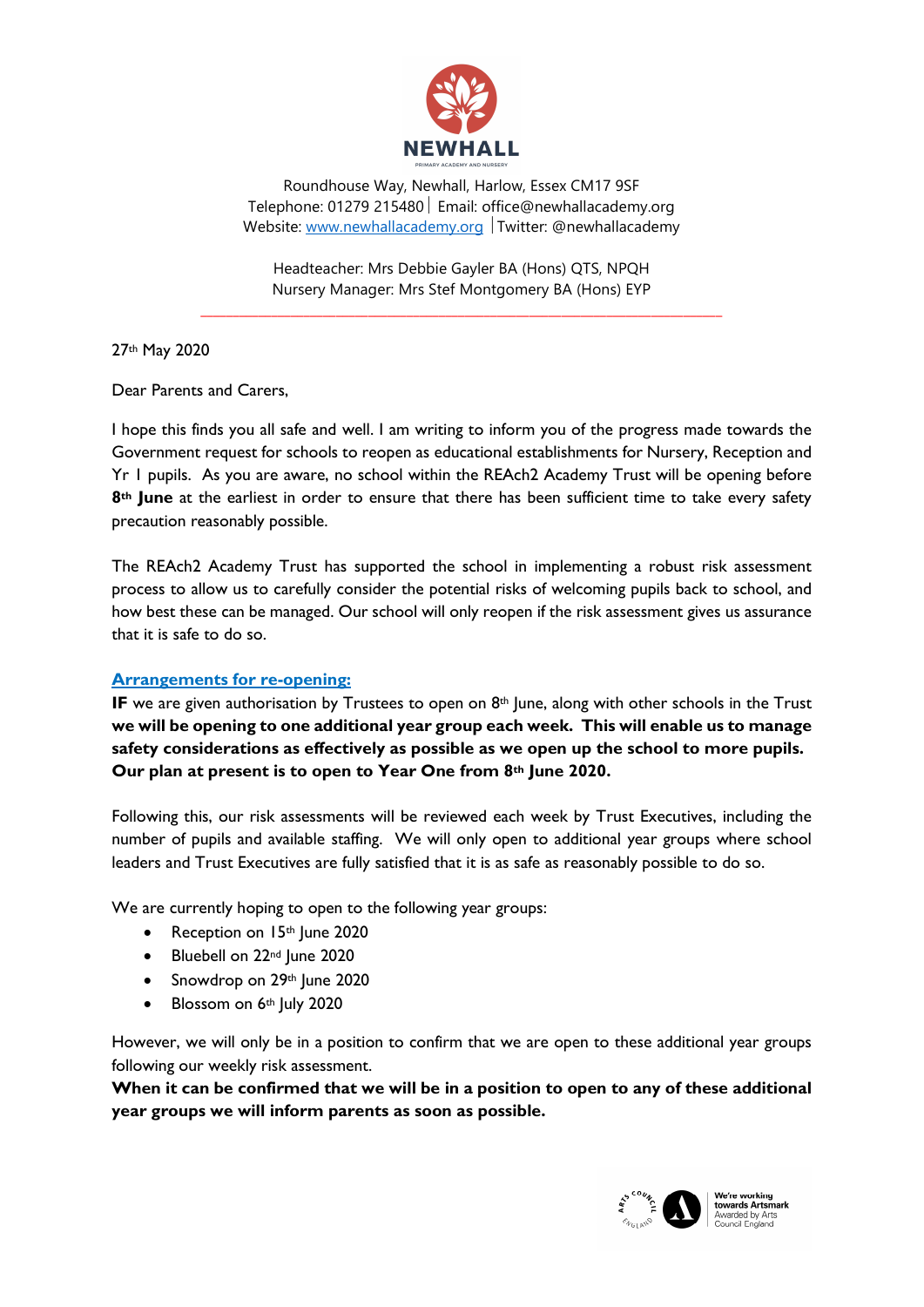

Please Note: We will NOT be operating any wrap around care during the phased re-opening. Newhall will only be open from 8.30 until 3.10 to enable staggered entry and exit times. Further specific information will follow regarding the arrangements for re-opening once we receive confirmation from the Trust.

## Arrangements for admitting pupils

We understand that, for parents of children in Nursery, Reception and Year 1 the decision about whether to return your child to school is a difficult one. Some parents have asked whether they can say 'no' now and then change their mind later on in the term. In order for us to maintain the safety of all our children and staff, it is important that we only re-admit children to school if we have enough notice to ensure we are prepared for the number of children that will be turning up to school.

Therefore, when the school re-opens, we will only be able to admit children from Nursery, Reception and Year 1 on a Monday, having received notification on the previous Wednesday that a parent wishes their child to return to school. This notification period is to give us the necessary time to review all risk documentation, staff rotas, in-school organisation and health and safety requirements to safely cater for additional pupil numbers. To support with this process, below is a table indicating the dates by which we expect to receive notification from parents about their child's attendance:

| <b>Notification by:</b> | <b>Starting Date:</b>        |
|-------------------------|------------------------------|
| Wednesday 3rd June      | Monday 8th June              |
| Wednesday 10th June     | Monday 15th June             |
| Wednesday 17th June     | Monday 22 <sup>nd</sup> June |
| Wednesday 24th June     | Monday 29th June             |
| Wednesday Ist July      | Monday 6th July              |
| Wednesday 8th July      | Monday 13th July             |

If you decide you wish for your child to attend school, please notify the school by email on office@newhallacademy.org. We will respond to you as soon as we can to confirm that we can accommodate your child. Please do not bring your child to the school unannounced at any time, as we will unfortunately have to turn you and your child away.

Alongside education for Nursery, Reception and Year 1, we will continue to operate a childcare facility for:

- Children of critical workers
- Vulnerable pupils: those with an EHCP, with a Social Worker, or those with vulnerability to whom the school have decided to offer a childcare place.

In addition, we will also continue to provide home learning activities for the following groups:

Children in Nursery, Reception and Year 1 not attending school.

## Leadership Update

As you are all aware, I was due to leave at the beginning of May, but it was decided that to maintain consistency during this challenging period, I would stay on until the school re-opened. Charmaine Ward, the Headteacher at Water Lane Academy in Harlow, will be the Interim Headteacher at Newhall from 1st June 2020 to support the school through the re-opening process.



We're working **towards Artsmark**<br>Awarded by Arts<br>Council England